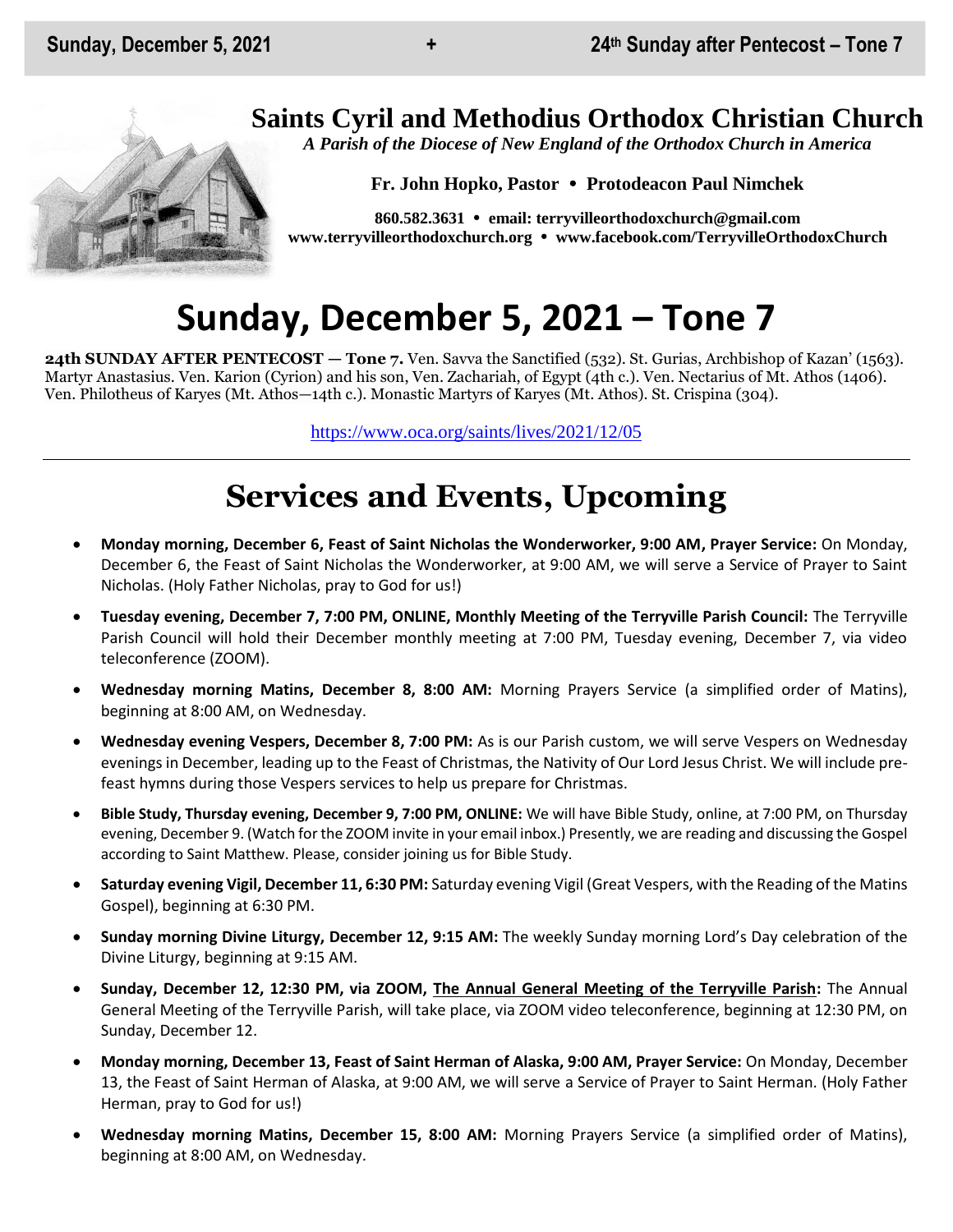- **Wednesday evening Vespers, December 15, 7:00 PM:** As is our Parish custom, we will serve Vespers on Wednesday evenings in December, leading up to the Feast of Christmas, the Nativity of Our Lord Jesus Christ. We will include prefeast hymns during those Vespers services to help us prepare for Christmas.
- **Bible Study, Thursday evening, December 16, 7:00 PM, ONLINE:** We will have Bible Study, online, at 7:00 PM, on Thursday evening, December 9. (Watch for the ZOOM invite in your email inbox.) Presently, we are reading and discussing the Gospel according to Saint Matthew. Please, consider joining us for Bible Study.
- **Saturday evening Vigil, December 18, 6:30 PM:** Saturday evening Vigil (Great Vespers, with the Reading of the Matins Gospel), beginning at 6:30 PM.
- **Sunday morning Divine Liturgy, December 19, 9:15 AM:** The weekly Sunday morning Lord's Day celebration of the Divine Liturgy, beginning at 9:15 AM.
- **Wednesday morning Matins, December 22, 8:00 AM:** Morning Prayers Service (a simplified order of Matins), beginning at 8:00 AM, on Wednesday.

### **PARISH PRAYER LIST**

**We pray for all victims of disease, disaster, difficulty, and senseless violence throughout the world.**

#### **+ THOSE WHO HAVE DEPARTED THIS LIFE:** *Memory Eternal!*

*First of all, we pray for all the thousands of victims of COVID-19.* 

| <b>Newly Departed</b>                                       |              |
|-------------------------------------------------------------|--------------|
| Maria Oraschewsky-our fellow parishioner                    | d. $11/1/21$ |
| Sophie (Sonia) Ozerov-Fr. John's great aunt                 | d. 12/2/21   |
| Marian Klatt Markovich McIlvin-spouse of former parishioner | d. $11/3/21$ |
| Larraine Lucien—former parishioner in Waterbury Parish      | d. 11/19/21  |
| Application of Departs Memory Flowell                       |              |

#### *Anniversaries of Repose – Memory Eternal!*

| 12/7/1968  |
|------------|
| 12/8/2007  |
| 12/11/1921 |
| 12/11/1930 |
| 12/11/1946 |
| 12/11/1963 |
| 12/11/1992 |
| 12/11/2014 |
|            |

#### **THOSE IN NEED OF GOD'S MERCY AND HELP**

*First of all, we pray for all those suffering due to COVID-19, and those working to alleviate their suffering.*

#### *Persons captive and suffering for the Faith*

Metropolitan Paul and Archbishop John—hostages in Syria

#### *Those who are sick and suffering*

Priest John M.—a young priest, suffering with a vexing illness Matushka Anne Hosking—chronic illness; in need of our prayers Matushka Ann S.—chronic health challenges Fyodor (Frank) G.—suffering from Multiple Sclerosis (MS) Dolores T.—permanent colon malfunction following colon cancer treatment child Drew—grandson of friends of the Nimcheks; ongoing treatment for eye cancer Darlyne—facing health challenges; daughter of Bob and Vera Martin Donna—Ann S.'s niece, Deb W.'s cousin; kidney disease Dayrl—Ann S.'s niece, Deb W.'s cousin; kidney disease JoAnn—acquaintance of Jeanne Moore; ovarian cancer MaryEllen—Louine K.'s daughter-in-law; suffering with Huntington's Disease Yelena "Lenna" M.—overcoming, by God's grace, serious health challenges Katie and Aubrey—a mother and daughter for whom we have been asked to pray Tanya B.—suffering long-term and lingering effects of brain hemorrhage Claudia A.—Waterbury parishioner for whom prayers have been asked John A.—husband of Claudia A., for whom prayers have been asked Mary Lynn—friend of Donna O.; battling breast cancer Barbara—friend of Patty N.; unwell and in need of prayerful support Dorothy F.—Waterbury parishioner; still recovering from a serious surgery Michael "Mike" L.—ongoing health issues child George—young son of a Kenyan Orthodox priest; quite unwell Bill M.—struggling with health issues, please keep in prayer

| Paula—friend of Jim L.; struggling with cancer<br>Dimitri-brother of Carolyn P.; health issues<br>Maryna B.-dealing with some health issues<br>Thomas-Patty N.'s nephew; battling cancer<br>Wayne-Donna O.'s father<br>Richard-a man struggling with cancer, for whom we have been asked to pray<br>George Kla.--our fellow parishioner; facing a variety of health challenges<br>Lorraine-friend of Joan M.; cancerous blood disease<br>Joseph-friend of Jeanne M.; in need of prayers<br>Joan-dear and close friend of Carolyn P.; recovering from serious back surgery<br>Dianna-Jennifer W.'s mother; suffering some health problems<br>Thomas-fighting cancer; father of a friend of the Parish (S.H.)<br>Yvonne K.-a person we have been asked to pray for; multiple myeloma<br>James B.-husband of a Waterbury parishioner; very unwell recently<br>Mark-friend of a parishioner (F.G.); critically ill<br>Domenic-friend of a parishioner (F.G.); facing serious illness<br>Louis-friend of a parishioner (F.G.); facing serious illness<br>Brittney-facing possibly severe health issues; at the request of Kathy M.<br>Jeanne M.-recovering from joint replacement surgery (doing well)<br>Albert ("Al")-in need of prayers for healing<br>Kathy S.-Waterbury parishioner; facing health challenges<br>Earlene L.-Mike and Jim L.'s mother; recent health issues<br>Natonya L.-Mike and Jim L.'s family member; heart surgery<br>Bach-Loan-a neighbor of Jeanne M.'s; recent serious health challenges<br>Barbara S.-W'bury parishioner; recovering from recent surgery<br>Richard-acquaintance of Fr. John's; hip replacement surgery on November 4<br>Rosemary-friend of Jack K .; recovering from recent stroke<br>Rick-Deacon Paul and Patty's nephew; Rick is unwell and in need of prayers<br>Peter-Deacon Paul and Patty's acquaintance; battling leukemia<br>child Zoe-appendicitis; at request of Deb. W. |
|------------------------------------------------------------------------------------------------------------------------------------------------------------------------------------------------------------------------------------------------------------------------------------------------------------------------------------------------------------------------------------------------------------------------------------------------------------------------------------------------------------------------------------------------------------------------------------------------------------------------------------------------------------------------------------------------------------------------------------------------------------------------------------------------------------------------------------------------------------------------------------------------------------------------------------------------------------------------------------------------------------------------------------------------------------------------------------------------------------------------------------------------------------------------------------------------------------------------------------------------------------------------------------------------------------------------------------------------------------------------------------------------------------------------------------------------------------------------------------------------------------------------------------------------------------------------------------------------------------------------------------------------------------------------------------------------------------------------------------------------------------------------------------------------------------------------------------------------------------------------------------------------------------------------------|
| Shut-ins and those resident in long-term Care Facilities<br>Alex-John D.'s brother; suffering permanent effects of stroke<br>Dolores-Bob M.'s mother; resident in long-term eldercare                                                                                                                                                                                                                                                                                                                                                                                                                                                                                                                                                                                                                                                                                                                                                                                                                                                                                                                                                                                                                                                                                                                                                                                                                                                                                                                                                                                                                                                                                                                                                                                                                                                                                                                                        |
| <b>Expectant Mothers</b><br>Tracey and the child to be born of her-Geo. and Jenn. W.'s daughter-in-law                                                                                                                                                                                                                                                                                                                                                                                                                                                                                                                                                                                                                                                                                                                                                                                                                                                                                                                                                                                                                                                                                                                                                                                                                                                                                                                                                                                                                                                                                                                                                                                                                                                                                                                                                                                                                       |
| Travelers, Those Soon to be Traveling, and Those Apart from Us<br>John K. - away visiting family<br>And all those who are traveling, soon to be traveling, or apart from us                                                                                                                                                                                                                                                                                                                                                                                                                                                                                                                                                                                                                                                                                                                                                                                                                                                                                                                                                                                                                                                                                                                                                                                                                                                                                                                                                                                                                                                                                                                                                                                                                                                                                                                                                  |
| Those from among us serving on active duty in the Armed Forces<br>Fr. James P., Chaplain (MAJ)-deployed to Africa with the CT ARNG<br>Joel O.-U.S. Navy; hospital corpsman ("medic")<br>Joseph B.-a Terryville neighbor; U.S. Marine Corps<br>Joshua P.-husband of a niece of Fr. John's; U.S. Army officer and helicopter pilot<br>Alexander-relative of Carolyn P.; 82 <sup>nd</sup> Airborne Division U.S. Army soldier<br>Derek-relative of Carolyn P.; U.S. Army soldier                                                                                                                                                                                                                                                                                                                                                                                                                                                                                                                                                                                                                                                                                                                                                                                                                                                                                                                                                                                                                                                                                                                                                                                                                                                                                                                                                                                                                                                |
| <b>Birthdays this coming week</b><br><b>Effie Saltourides</b><br>12/7<br>Thomas Wingate<br>12/11                                                                                                                                                                                                                                                                                                                                                                                                                                                                                                                                                                                                                                                                                                                                                                                                                                                                                                                                                                                                                                                                                                                                                                                                                                                                                                                                                                                                                                                                                                                                                                                                                                                                                                                                                                                                                             |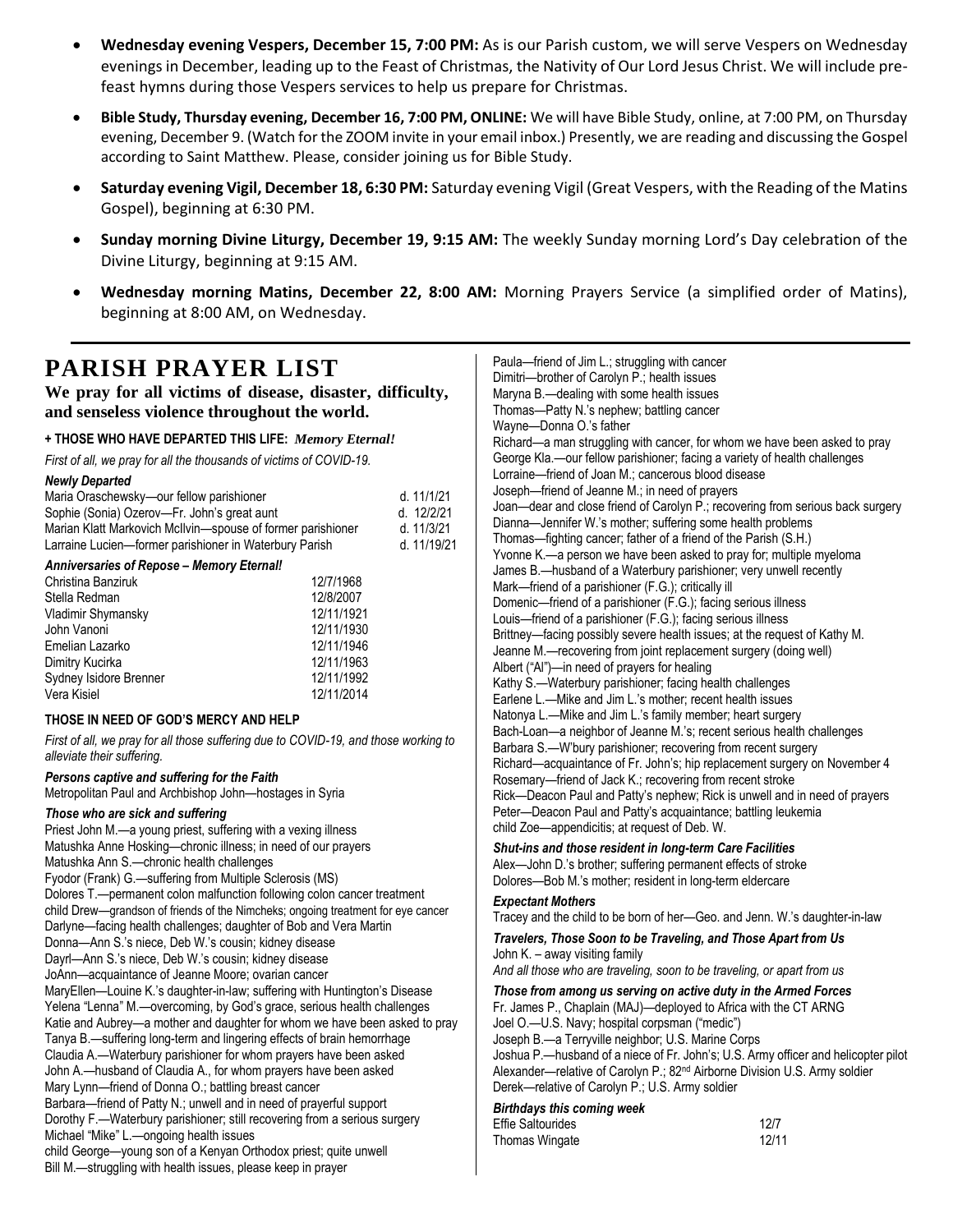# **News and Notes**

**Prayers Requested:** One of our parishioners who is a teacher has asked prayers for one of her students. This student is battling a very serious illness. Please, keep this child and their loved ones in your prayers. Thank you. (Lord, hear us and have mercy!)

**More Prayers Requested:** A number of people recently diagnosed with COVID-19 have asked our prayers, specifically. Please, remember all those suffering with COVID-19, and all those working to alleviate their suffering. Thank you. (Lord, hear us and have mercy!)

**The Annual General Meeting of the Terryville Parish, Sunday, December 12, at 12:30 PM, via video teleconference:** The Annual General Meeting of the Terryville Parish, will take place, via ZOOM video teleconference, beginning at 12:30 PM, on Sunday, December 12.

**Annual General Meeting: Call for Reports:** If you are a holder of an office or a representative of a Parish organization that is required to submit a report for inclusion in the collection of reports being put together in preparation for the Annual General Meeting of the Parish, please, prepare that report and submit it to Fr. John, at your earliest convenience. The Annual General Meeting is taking place, via video teleconference, on Sunday, December 12. Thank you.

**Looking Ahead: The Schedule of Services for Christmas:** During the week leading up to Christmas, and for Christmas Day, and for the day after Christmas, this will be the schedule of services at Saints Cyril and Methodius Orthodox Church, Terryville, CT:

- **Wednesday, December 22, 7:00 PM:** Pre-Feast Vespers, with the singing of pre-festal hymns
- **Thursday, December 23, 7:00 PM:** Small Compline with the Reading of the entire Infancy Narratives from the Gospels of Saint Matthew and Saint Luke
- **Friday. December 24, Christmas Eve, 4:00 PM:** Christmas Vigil
- **Saturday, December 25, Christmas Day, 9:15 AM:** Festal Divine Liturgy
- **Saturday, December 25, Christmas Day, 6:30 PM:** Saturday evening Vigil, with Christmas elements included in the service
- **Sunday, December 26, Synaxis of the Most-Holy Theotokos, 9:15 AM:** Divine Liturgy, with Christmas elements included in the service

### **Daily Confession of Sins**

I confess to Thee, my Lord, God and Creator, to the One glorified and worshipped in Holy Trinity, to the Father, Son and Holy Spirit, all my sins which I have committed all the days of my life, at every hour, in the present and in the past, day and night, in thought, word and deed; by gluttony, drunkenness, lustfulness, secret eating, idle talking, despondency, indolence, contradiction, neglect, aggressiveness, self-love, hoarding, stealing, lying, dishonesty, excessive curiosity, jealousy, envy, anger, bitterness, resentment, remembering wrongs, hatred, and mercenariness [doing things only out of a love of money, rather than from conviction]; and, also, by all my senses: sight, hearing, smell, taste, and touch; and, also, all other sins, spiritual and bodily, through which I have angered Thee, my God and Creator, and caused injustice to my neighbors. Sorrowing for this, but determined to repent, I stand guilty before Thee, my God. Only help me, my Lord and God, I humbly pray Thee with tears. Forgive my past sins by Thy mercy, and absolve me from all I have confessed in Thy presence, for Thou art good and the Lover of men. Amen.